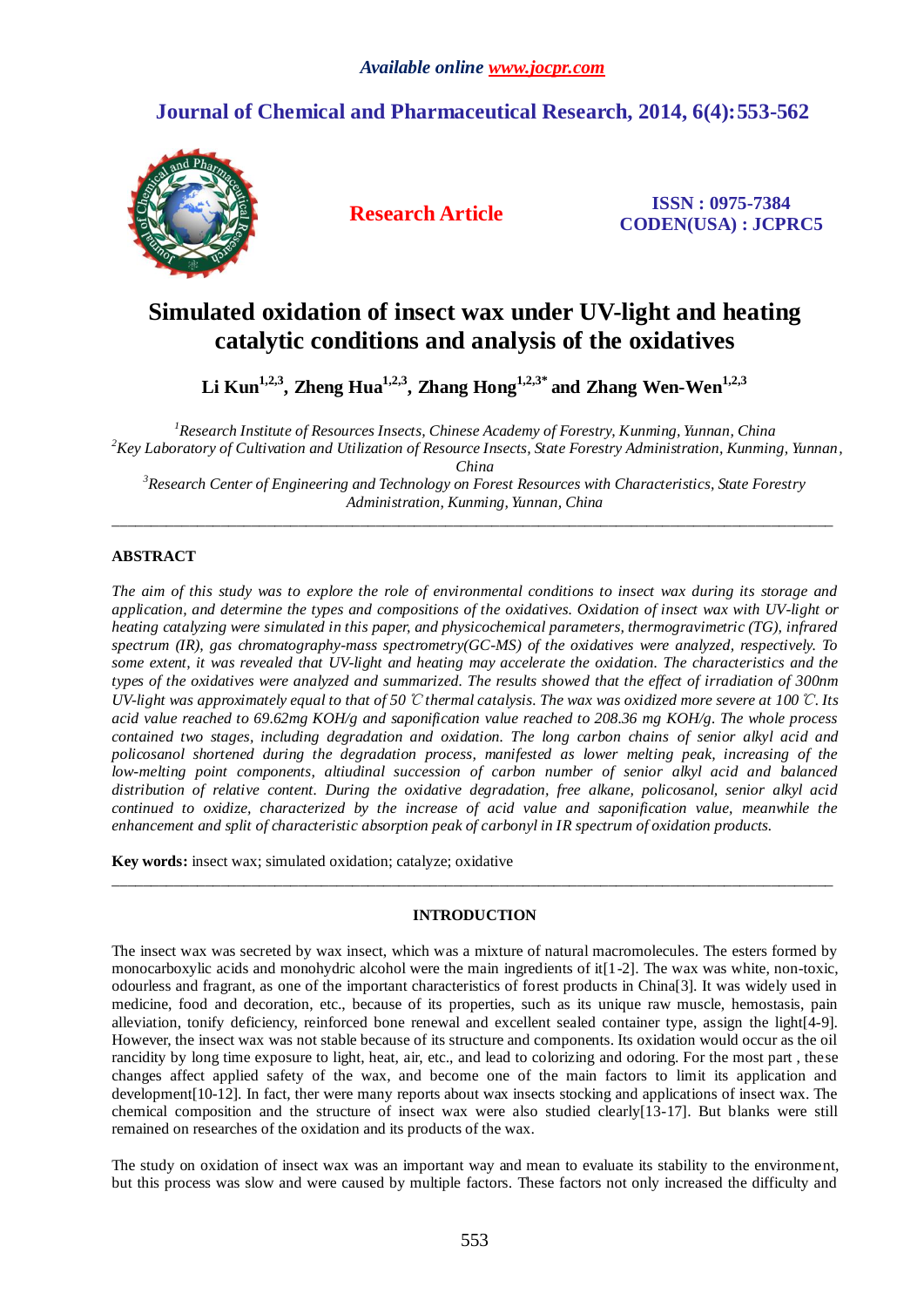workload of detection but also were difficult to distinguish. So autoxidation had a little value in production practice. The method of simulated oxidation of insect wax was adopted in this study, and the oxidatives were analyzed. The wax was lighted or heated to speed up the process of oxidation under the condition of oxygen. Both of the wax and its oxidatives were characterized and measured after oxidation. On this basis, we needed to determine the impact of environmental factors on insect wax oxidation process, and determine the ingredients and types of oxidatives. The research would provide theory basis on scientific preservation and application of the insect wax.

*\_\_\_\_\_\_\_\_\_\_\_\_\_\_\_\_\_\_\_\_\_\_\_\_\_\_\_\_\_\_\_\_\_\_\_\_\_\_\_\_\_\_\_\_\_\_\_\_\_\_\_\_\_\_\_\_\_\_\_\_\_\_\_\_\_\_\_\_\_\_\_\_\_\_\_\_\_\_*

## **EXPERIMENTAL SECTION**

Theinsect wax was purchased from market of Emei, Sichuan Province.

#### **PHOTOCATALYTIC OXIDATION**

To determine the photostability of insect wax, the insect wax powder was taken 3 copies of each 20g and dispersed on the dishes, then the dishes were put under irradiation at UV Transilluminator (300nm, 36w)( WFH-201, Zhejiang Naideike, China). Three days for a cycle, including 2 days irradiation and 1 day pause, the changes on physical and chemical indicators of insect wax were determined after 45 days. Thermogravimetric analyzer(TG209F3, Nestch, Germany) and infrared spectrometer(Tensor-27, Bruck, Germany) were used to analyse the character of oxidation products.

#### **THERMAL OXIDATION**

To determine the thermal properties of insect wax, the insect wax powder was taken 3 copies of each 20g and put on the dishes, then the dishes were put in electrothermal blowing dry box. The temperatures of electrothermal blowing dry box were set 50℃、75℃、100℃respectively. The changes on physical and chemical indicators of insect wax were determined after 45 days. Thermogravimetric analyzer, infrared spectrometer and gas chromatograph-mass spectrometer (Clarus 600,Perkin Elmer, America) were used to analyse the character of oxidation products.

#### **ANALYSIS OF PHYSICAL AND CHEMICAL PARAMETERS**

According to the standard GH011-80, the fresh insect wax, insect wax after photocatalytic oxidation and thermal oxidation were determined on their acid value, saponification value and iodine value. The roles of various factors on the oxidation of insect wax were analyzed according to the results of the determination.

The insect wax was a kind of esters formed by senior alkyl acid and policosanol, the amount of ester bonds represent the number of insect wax molecules directly. The conditions of saponification and the saponification ability of lye were the same, so we calculated the average molecular weight of insect wax according to the amount of ester bonds. The method we adopt was not accurate enough, but it had strong comparability for fresh insect wax and insect wax after oxidation under the same condition. Therefore, in order to show the change of the molecular structure of insect wax in the process of oxidation directly, the average molecular weight (M) of insect wax under saponification conditions could be calculated according to the following formula:

$$
M = \frac{m}{n} \tag{1}
$$

In the formula  $(1)$ , M——the average molecular weight of insect wax, g/mol,

m——the quality of insect wax, g,

n——the mole number of insect wax, mol,

the number of insect wax molecules could according to the formula:

$$
n = \frac{(A_2 - A_1) \times 10^{-3}}{56.1}
$$
 (2)

In the formula  $(1)$ ,  $A_2$ ——saponification value,

 $A_1 \longrightarrow acid$  value,

56.1——Relative molecular mass of KOH

The average molecular weight (M) of insect wax under saponification conditions could be calculated according to the following formula: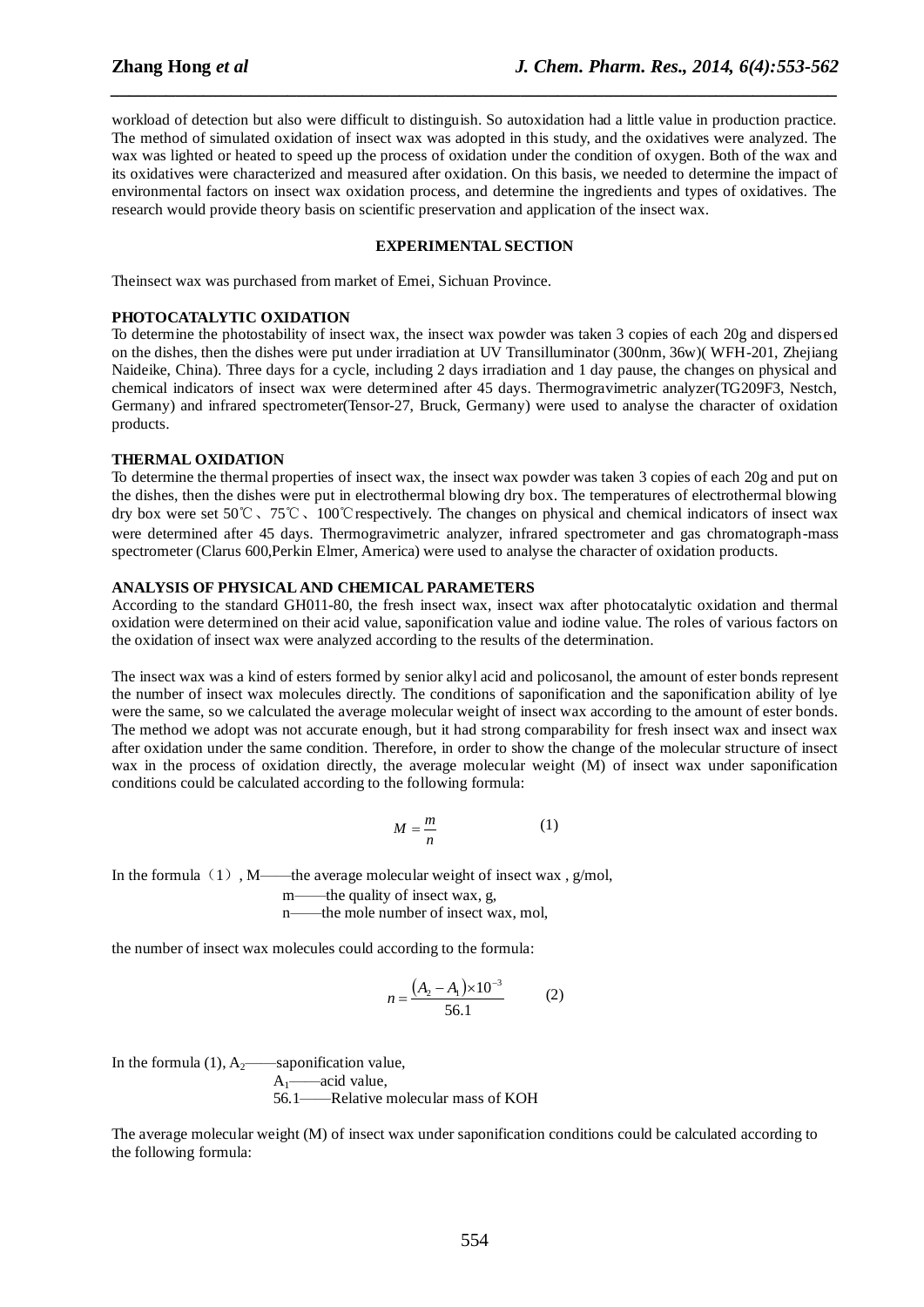$$
M = \frac{56.1}{A_2 - A_1} \times 10^3 \quad (3)
$$

*\_\_\_\_\_\_\_\_\_\_\_\_\_\_\_\_\_\_\_\_\_\_\_\_\_\_\_\_\_\_\_\_\_\_\_\_\_\_\_\_\_\_\_\_\_\_\_\_\_\_\_\_\_\_\_\_\_\_\_\_\_\_\_\_\_\_\_\_\_\_\_\_\_\_\_\_\_\_*

## **ANALYSIS OF THERMOGRAVIMETRIC ANALYZER(TG)**

The fresh insect wax, insect wax after photocatalytic oxidation and thermal oxidation were respectively taken 8mg to put in thermogravimetric analyzer, the temperature was kept at 30℃ initially, then increased to 600 ℃ at a rate of 10°C min<sup>-1</sup>.

## **ANALYSIS OF INFRARED SPECTROMETER (IR):**

The fresh insect wax, insect wax after photocatalytic oxidation and thermal oxidation were measured in IR with a  $4000-400$  cm<sup>-1</sup> scan range.

## **ANALYSIS OF GAS CHROMATOGRAPH-MASS SPECTROMETER (GC-MS):**



#### **Fig.1Pretreatment method of insect wax before detection by GC-MS**

The insect wax powder was put in caustic soda solutions (0.5 mol/L, 90°C) for 24h, then CaCl<sub>2</sub> was added to the solution. The solution was filtered and filter cake was put in vacuum drying at 50℃. The dried product was extracted with ethanol at 90℃ and policosanol was obtained. The residues after extraction were acidized by hydrochloric acid and dried, senior alkyl acid was obtained. The samples after methyl esterification at 90℃ were analysed with GC-MS.

#### **GC-MS CONDITIONS**

The insect wax after photocatalytic oxidation and thermal oxidation was esterified with methanol in water bath kettle(90°C). GC-MS analysis was performed with a Elite-5 chromatographic column (30 m × 0.32 mm, 0.25  $\mu$ m). Column temperature was kept at 40°C initially, then increased to 180 °C at a rate of 10°C min<sup>-1</sup>, held for 3 min, and finally raised to 280°C at 8°C min<sup>-1</sup> for 3 min. Helium was used as the carrier gas at the constant flow of 1.0 mL min<sup>-1</sup>. Conditions of mass spectrometry for testing was that scan time 0.2 s, interface temperature 250℃, ion source temperature 220℃, mass spectra were recorded in EI mode with a 29-600 amu scan range.

#### **RESUTLS AND DISCUSSION**

#### **ANALYSES OF PHYSICOCHEMICAL INDICATORS OF OXIDIZED INSECT WAX**

5.1  $\times$ 10<sup>3</sup><br>  $\overline{-A_1}$   $\times$  10<sup>3</sup><br>  $\overline{-A_1}$   $\times$  10<sup>3</sup><br> **ZER(TC**<br>
xidation<br>
as kept *a*<br> **SPECTR**<br>
ion residue<br>  $\overline{Dry}$ <br>
sect wax l<br>
ons (0.5<br>
and extraes  $\overline{Dry}$ <br>
sect wax l<br>
obtained. T<br>
obtained. T<br>
consequent As showed in Table1, the physicochemical indicators of insect wax changed significantly under the given oxidizing conditions. As temperaturerises, acid value and saponification value of oxidizefd insect wax increased significantly.Before and after oxidation, the acid value increased from fresh insect wax 1.87mg KOH/g to 100℃ oxidized insect wax 69.62mg KOH/g and the saponification value increased from 56.64mg KOH/g to 208.36mg KOH/g. It was showed that the free fatty acids in the oxidized insect wax increased markedly at the thermal oxidation process. The changes of iodine value was fluctuant with the increase of temperature. When temperature  $\leq$ 75℃, iodine value decreased significantly and it indicated that some double bonds were oxidized during the oxidation period. But iodine value actually increased when temperature>75℃ and it indicated that double bonds were generated with vigorous oxidation reaction. Average molecular weight of oxidized insect wax reduced obviously, from 1024g/mol to 404g/mol, and it was suggested that carbon chain of insect wax was degradated in the oxidation process.

| Sample                               |                  | Acid value<br>mg KOH/g | Iodine value<br>g $I_2/100g$ | Saponification value<br>mg KOH/g | Average molecular weight $M$ g/mol |
|--------------------------------------|------------------|------------------------|------------------------------|----------------------------------|------------------------------------|
|                                      | Fresh insect wax | 1.87                   | 1.57                         | 56.64                            | 1024                               |
| $\circ$<br>xidatio<br>$\sigma$<br>o. | $50^{\circ}$ C   | 2.07                   | 1.64                         | 78.56                            | 733                                |
|                                      | $75^{\circ}$ C   | 4.24                   | 0.96                         | 74.94                            | 804                                |
|                                      | $100^{\circ}$ C  | 69.62                  | 2.59                         | 208.36                           | 404                                |
|                                      | uv-light         | 3.86                   | 0.77                         | 78.77                            | 749                                |

**Table1Detection result of insect wax on physicochemical indicators**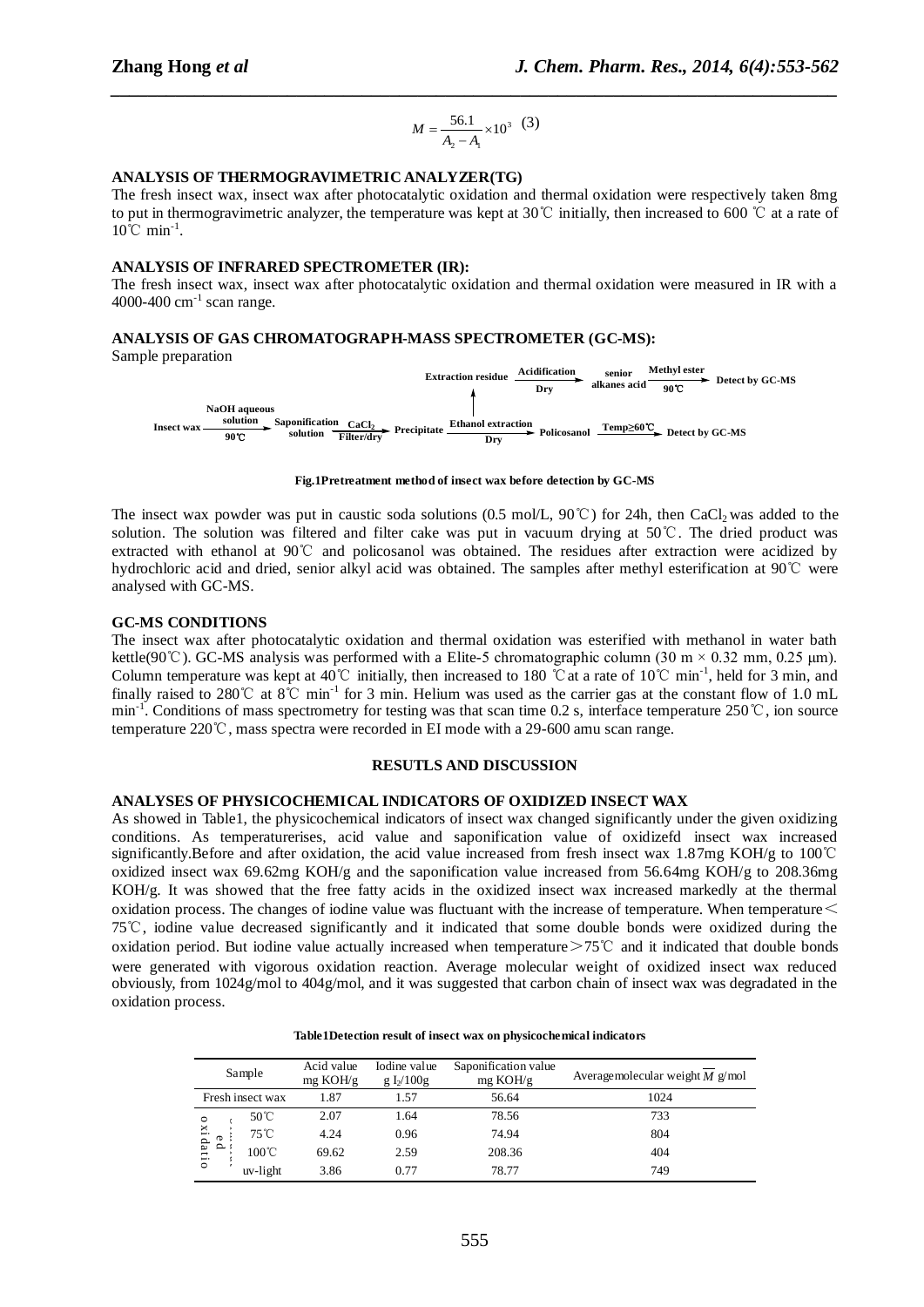Different from the thermal oxidation, the increased rate of physicochemical indicators of photoxidation insect wax was far less than 100℃ oxidized insect wax. According to the degree of oxidation reflected from the change of average molecular weight, fresh insect wax M=749 g/mol and photoxidation insect wax M=733 g/mol, oxidized effect of 300nm UV-light was similar to the 50℃ thermal oxidation. Therefore, in order to enhance the contrast effect and reveal the oxidation process and characteristics of oxidation products of insect wax, 300nm UV-light and 100℃ thermal oxidation were selected as typical conditions to detect the oxidation products.

*\_\_\_\_\_\_\_\_\_\_\_\_\_\_\_\_\_\_\_\_\_\_\_\_\_\_\_\_\_\_\_\_\_\_\_\_\_\_\_\_\_\_\_\_\_\_\_\_\_\_\_\_\_\_\_\_\_\_\_\_\_\_\_\_\_\_\_\_\_\_\_\_\_\_\_\_\_\_*

#### **THERMAL GRAVIMETRIC(TG) ANALYSIS OF SIMULATED OXIDATION INSECT WAX**

From TG and DSC curves showed in Fig.2, UV-light and thermal oxidation all accelerated oxidation of insect wax. In the melting process, the melting point of insect wax, manifested as A = 84.0 °C > C = 83.6 °C > B = 67.2 °C, consistented with enthalpy of melting peaks, A=6.588mW/mg>C=6.245mW/mg>B=2.754mW/mg. This explained that the effect of catalytic oxidation in 100℃ thermal condition was stronger than 300nm UV-light oxidation. A few low melting point components were generated after 100℃ thermal oxidation and the melting point of oxidation insect wax was lower and melting range was wider. In the temperature range of 300-450℃, three kinds of insect wax samples were expressed as the weight loss and the starting point of weightlessness characterized by C=335.5℃ A=332.0℃>B=318.1℃. It was showed that UV-light catalysis had an effect to oxidation process of insect wax. Lower weightlessness starting point of oxidation insect wax in 100℃ thermal oxidation indicated that part high boiling substances in the fresh insect wax were oxidized as the low boiling substances in the oxidation process. Weightlessness starting point of UV-light oxidation insect wax rose higher and the reason may be UV-light oxidation reduced iodine value of insect wax(as showed in Table.1). Saturation increased and part of the double bonds were saturated. It is well known that the same numbers of carbon atoms, the boiling point of the saturated carbon chain was higher. Inflection points of weight loss curve manifested as A=379.6℃ >B=372.4℃ >C=371.8℃. It suggested that oxidation leads to lower apparent boiling point of insect wax. The result accord with the judgment that UV-light and thermal oxidation lead to degradation of insectwax.



*A-DSC curve of fresh insect wax; B- DSC curve of 100*℃ *thermal oxidation products; C- DSC curve of 300nm uv-light oxidation products;1-Weight loss curve of fresh insect wax; 2- Weight loss curve of 100*℃ *thermal oxidation products; 3- Weight loss curve of 300nm uv-light oxidation products;*

**Fig.2 Contrast of thermal gravimetric curves between fresh insect wax and oxidation products**

#### **INFRARED(IR) ABSORPTION SPECTRUM OF SIMULATED OXIDATION INSECT WAX**

According to Fig.3, it was coincident among the types of functional groups reflected from IR spectrum of UV-light and thermal oxidation products. Especially, the change between fresh insect wax and UV-light oxidation products was dinky. The result was consistent with 2.2, thermal gravimetric analysis of simulated oxidation insect wax, indicated that the effect of catalytic oxidation in 100℃ thermal condition was stronger than 300nm UV-light oxidation. Differences of IR were exposed between fresh insect wax and UV-light oxidation products. For instance, there was split peaks at 1720 cm<sup>-1</sup>, absorption peak of stretching vibration of carbonyl, to 100 °C thermal oxidation O

products. In fresh insect wax, absorption of carbonyl mainly rooted in ester bond carbonyl( $\overline{C}$ - $\overline{C}$ - $\overline{O}$ , 1736 cm<sup>-1</sup>). In addition, with the thermal oxidation process, a lot of carboxylic acids were generated which contained strong

carbonyl absorption( C o<br><sup>C</sup>-OH, 1714 cm<sup>-1</sup>). Secondly, compared with fresh insect wax, there was a obviously enhanced absorption peak at 1416cm<sup>-1</sup>, absorption peak of deformation vibration of hydroxyl. Actually, the absorption peak at1416cm<sup>-1</sup>happened to be the absorption peak of deformation vibration of hydroxyl(O-H) in carboxyl(-c O OH ). This conclusion was agreement with split peak of carbonyl. Other absorption peaks were

attributed as follows: 2918cm<sup>-1</sup> and 2849 cm<sup>-1</sup>, stretching vibration absorption peak of C-H bond; 1473 cm<sup>-1</sup>, deformation vibration absorption peak of CH<sub>2</sub>; 1377 cm<sup>-1</sup>, deformation vibration absorption peak of CH<sub>3</sub>; 1188 cm<sup>-1</sup> ,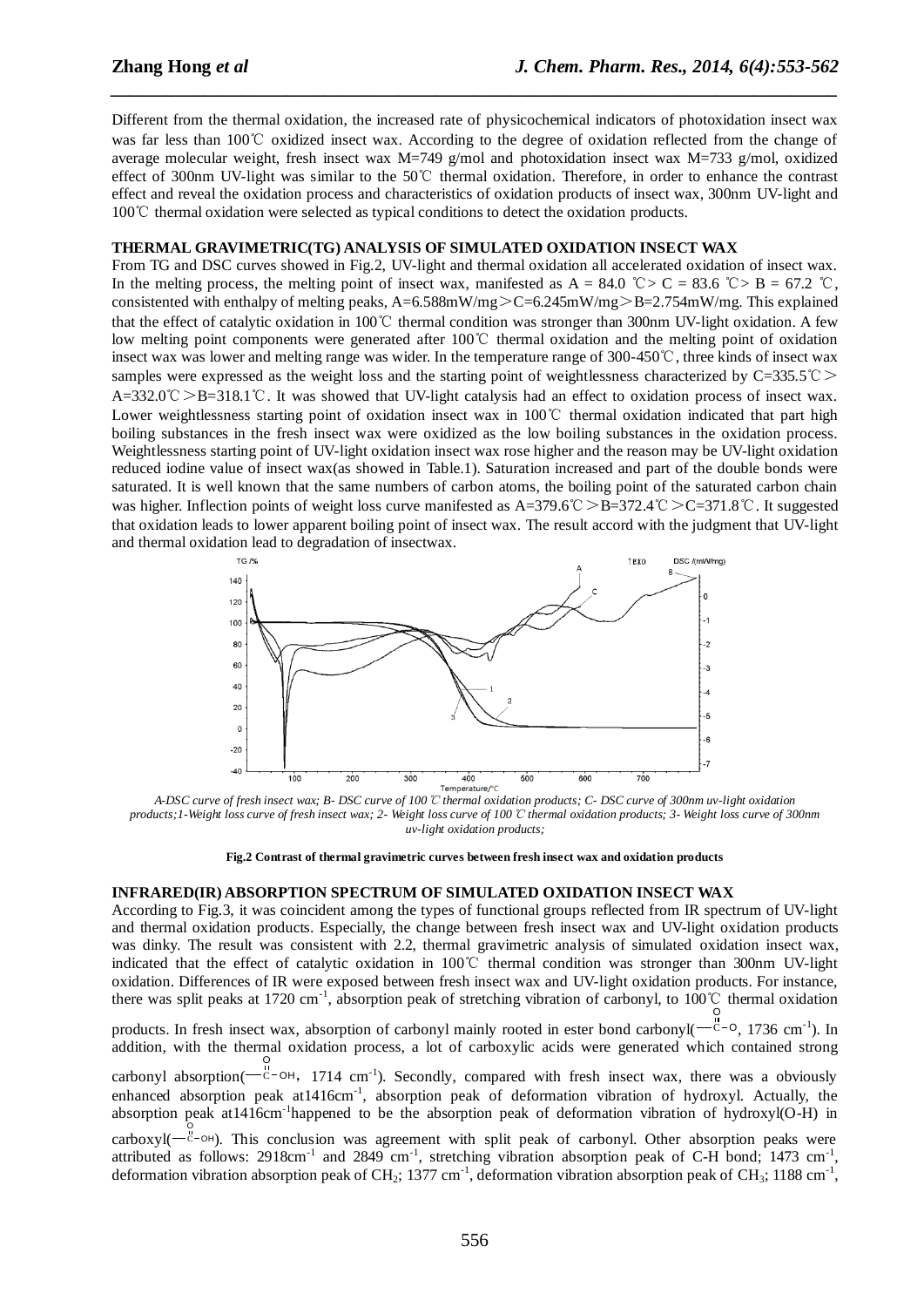stretching vibration absorption peak of C-O-C in esterfunction;  $720 \text{ cm}^{-1}$ , deformation vibration absorption peak of more than four successive CH<sub>2</sub>.

*\_\_\_\_\_\_\_\_\_\_\_\_\_\_\_\_\_\_\_\_\_\_\_\_\_\_\_\_\_\_\_\_\_\_\_\_\_\_\_\_\_\_\_\_\_\_\_\_\_\_\_\_\_\_\_\_\_\_\_\_\_\_\_\_\_\_\_\_\_\_\_\_\_\_\_\_\_\_*



**1-Fresh insect wax; 2-IR of 300nm uv-light oxidation products; 3-IR of 100**℃ **thermal oxidation products Fig.3 Infrared absorption spectra of insect wax on simulated oxidation condition**

Based on the results of TG and IR, it can be found that there was a little change to functional types and components of insect wax in UV-light oxidation condition. The oxidation effect was very obvious in 100℃ condition and the main oxidation products were carboxylic acids. In order to prove forementioned judgement and confirm species and composition of carboxylic acid, thermal oxidation products was detected by GC-MS and comparison was made between fresh insect wax and oxidation products.

## **COMPONENT ANALYSIS OF FRESH AND OXIDIZED INSECT WAX BY GC-MS:**

**ANALYSIS OF POLICOSANOL AND SENIOR ALKYL ACID OF FRESH INSECT WAX BY GC-MS** According to the composition of fresh insect wax showed in Table 2, fresh insect wax comprised main policosanols as hexadecanol, octadecanol, tetracosanol, hexacosanol, octacosanol and a small amount of long-chain alkanes as nonadecane and octacosane. Part of senior alkyl acid included tetradecanoic acid, hexadecanoic acid, octadecanoic acid, docosanoic acid, tetracosanic acid, hexacosoic acid, octocosoic acid and a small amount of 9-octadecenoic acid, eicosanoic acid and carboceric acid. From the content point of view, it was the most content policosanol in fresh insect wax to hexadecanol 32.03%; next, octadecanol 18.96% and tetracosanol 18.68%; the contents of hexacosanol was only 16.16% and octacosanol at least 10.32%. The contents of major policosanols achieved 96.15% > 95%.

Senior alkyl acid of most content in fresh insect wax was hexacosoic acid, achieved 29.43%; next was tetracosanic acid 20.21%. In addition, the contents of senor alkyl acid was more than 10% included tetradecanoic acid 17.10% and hexadecanoic acid 12.63%. It was just 4.48% and 7.30% to the content of octadecanoic acid and octocosoic acid, respectively. The contents of major Senior alkyl acid achieved 91.15%.



**Fig.4 TIC of policosanol of fresh insect wax**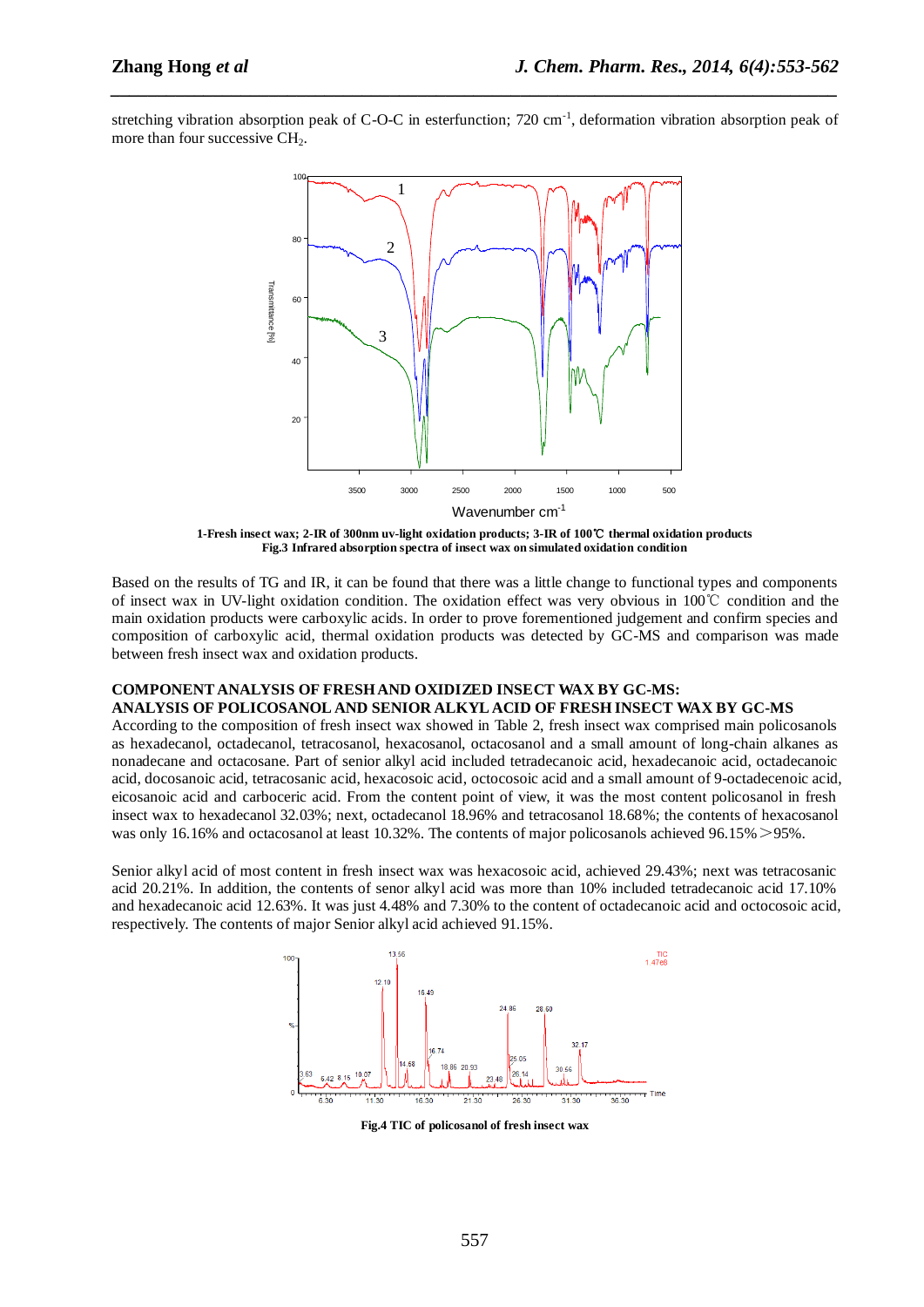

**Fig.5 TIC of senior alkyl acid of fresh insect wax**

According to Fig.4 and Fig.5, the result was obtained as Table 2.

| Policosanol                |                    |                          | Senior alkyl acid          |                            |                    |
|----------------------------|--------------------|--------------------------|----------------------------|----------------------------|--------------------|
| Retention time<br>(RT/min) | Chemical compounds | Relative content<br>$\%$ | Retention time<br>(RT/min) | Chemical compounds         | Relative content % |
| 12.102                     | hexadecanol        | 32.03                    | 8.660                      | myristic acid              | 17.10              |
| 16.488                     | octadecanol        | 18.96                    | 12.897                     | hexadecanoic acid          | 12.63              |
| 18.114                     | 9-octadecenol      | 0.70                     | 15.083                     | 15-methy hexadecanoic acid | 0.84               |
| 18.859                     | nonadecane         | 1.18                     | 16.659                     | 9-octadecenoic acid        | 1.29               |
| 20.925                     | octacosane         | 0.93                     | 17.234                     | stearic acid               | 4.48               |
| 24.857                     | hexacosanol        | 16.16                    | 19.360                     | heptacosanoic              | 0.38               |
| 26.958                     | docosanol          | 0.51                     | 21.431                     | eicosanoids                | 1.74               |
| 27.348                     | Stearaldehyde      | 0.54                     | 25.377                     | behenic acid               | 4.61               |
| 28.603                     | tetracosanol       | 18.68                    | 29.069                     | lignoceric acid            | 20.21              |
| 32.175                     | octacosanol        | 10.32                    | 32.520                     | hexacosanoic acid          | 29.43              |
| ۰                          |                    |                          | 36.307                     | octacosane acid            | 7.30               |

## **ANALYSIS OF POLICOSANOL AND SENIOR ALKYL ACID OF OXIDIZED INSECT WAX BY GC-MS:**

## **ANALYSIS OF POLICOSANOL OF OXIDIZED INSECT WAX BY GC-MS**

As it showed in Table 3, after oxidation on 100℃ condition, the content of some policosanols, such as octacosanol, hexacosanol, tetracosanol, hexadecanol, significantly decreased relative fresh insect wax. The type and content of branched alkanols, carbon alcohol and straight-chain aldehyde or ketone increased obviously. Compared with fresh insect wax , except new policosanols of generation, the content of policosanols contained originally in fresh insect wax decreased remarkably. But it was different to decreasing amplitude and policosanols more than twenty-four carbons( $\geq C_{24}$ ) reduced more apparent. For example, the content of policosanols $\geq C_{24}$  in fresh insect wax achieved 45.16% but just for 17.21% after oxidation in 100℃ condition. Among them, the content of octacosanol, hexacosanol and tetracosanol from 10.32%, 16.16%, 18.68% reduced to 7.59%, 1.46%, 8.16%, respectively. policosanols≤C20, as hexadecanol, octadecanol and so on decreased smallerly. For instance, the content of hexadecanol and octadecanol in fresh insect wax was 50.99% but was 44.63% after oxidation. However, some new compounds, such as 2-ethyl decanol, 7- tetradecinol, 2-ethyl decanol, 6-pentadecanol, 2-hexyl decanol, 2-margarone, methyl n-hexadecyl ketone, 2- nineteen ketone, were generated in the oxidation products. According to the change of content of policosanols, it was suggested that the thermal oxidation effect was more prominent to policosanols≥C<sup>24</sup> in fresh insect wax. The oxidation way to policosanols was radical oxidation and carbon chain degradation.



**Fig.6 TIC of policosanol of Sichuan insect wax oxidized on 100**℃ **conditions**

According Fig.6, the result was obtained as Table 3.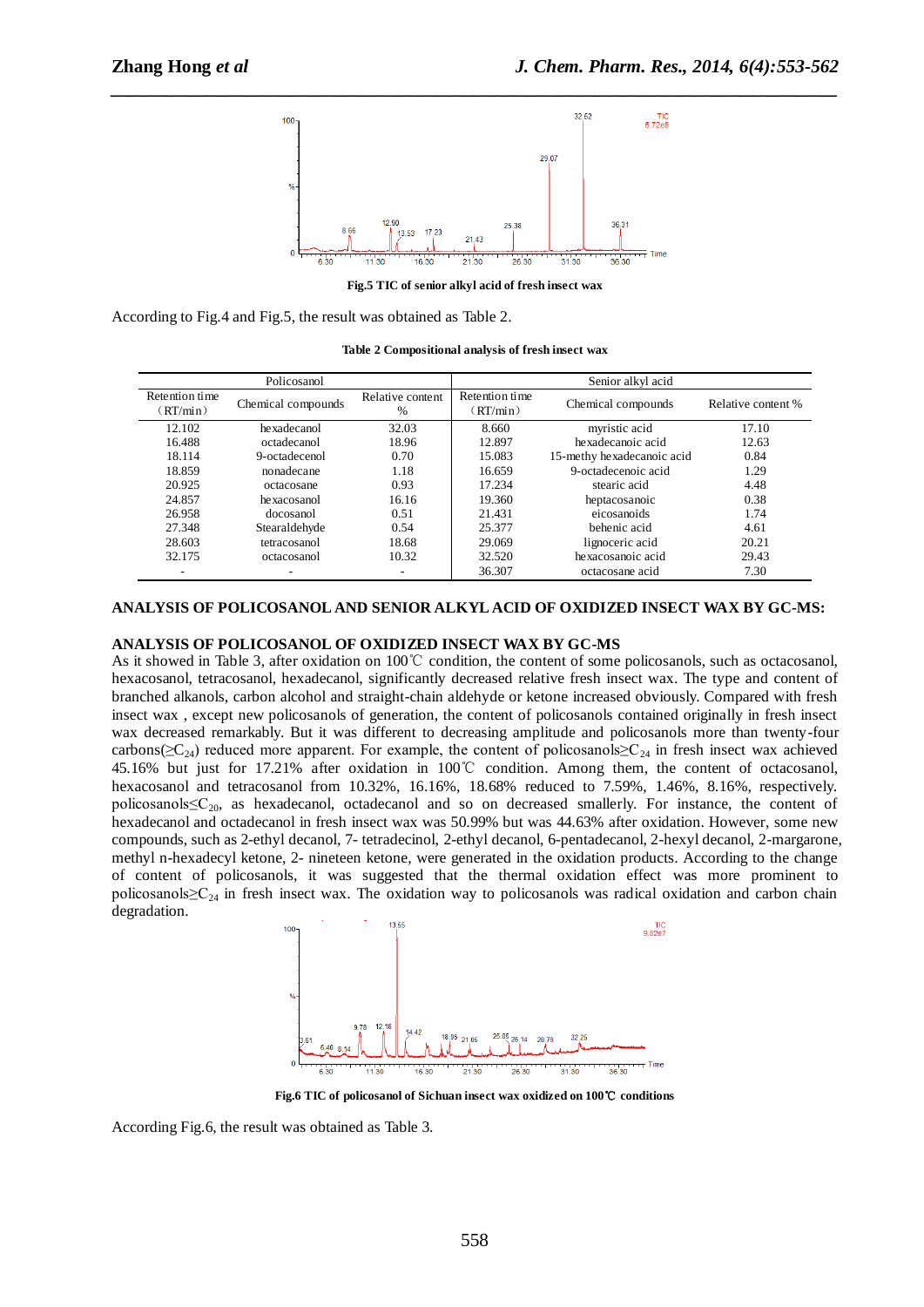| Policosanols of oxidized insect wax on $100^{\circ}$ C conditions |                              |                  |  |  |
|-------------------------------------------------------------------|------------------------------|------------------|--|--|
| Retention time                                                    |                              | Relative content |  |  |
| (RT/min)                                                          | Chemical compounds           | %                |  |  |
| 12.177                                                            | hexadecanol                  | 28.05            |  |  |
| 14.418                                                            | 6-pentadecanol               | 10.07            |  |  |
| 16.559                                                            | octadecanol                  | 16.58            |  |  |
| 16.734                                                            | 2-hexyl decanol              | 7.65             |  |  |
| 17.974                                                            | 7-tetradecinol               | 1.01             |  |  |
| 18.829                                                            | eicosanol                    | 2.29             |  |  |
| 20.915                                                            | 2-ethyl decanol              | 2.07             |  |  |
| 21.050                                                            | 2-heptadecanone              | 3.47             |  |  |
| 22.251                                                            | 9-octadecenol                | 1.18             |  |  |
| 23.081                                                            | 2-nonadecanone               | 3.26             |  |  |
| 23.236                                                            | hexacosanol                  | 1.46             |  |  |
| 25.052                                                            | methyl $n$ -hexadecyl ketone | 4.33             |  |  |
| 26.137                                                            | 1,22-docosanediol            | 2.83             |  |  |
| 28.788                                                            | tetracosanol                 | 8.16             |  |  |
| 32.255                                                            | octacosanol                  | 7.59             |  |  |

**Table.3 Compositional analysis of policosanol of insect wax oxidized on 100**℃ **conditions**

*\_\_\_\_\_\_\_\_\_\_\_\_\_\_\_\_\_\_\_\_\_\_\_\_\_\_\_\_\_\_\_\_\_\_\_\_\_\_\_\_\_\_\_\_\_\_\_\_\_\_\_\_\_\_\_\_\_\_\_\_\_\_\_\_\_\_\_\_\_\_\_\_\_\_\_\_\_\_*

Based on oxidized condition and products features, it can be summarized as follows(showed in Fig.7):A) carbon chain degradation,B) radical oxidation, to the oxidation of policosanols in fresh insect wax on thermal catalysis condition. In Reason A, degradation reaction was the process that long carbon chain of insect wax was degraded and new carbon chain(shorter than before) was generated. In Reason B, radical oxidation reaction was the process that carbon in the long chain was oxidized as alcohols, aldehyde, ketone or carboxylic acids. Because of different oxidation position, straight chain alcohols, ketone or carboxylic acids was generated when primary carbon was oxidized. If secondary carbon was oxidized, branched chainalcohols, aldehyde or ketone was generated under the oxidation condition.



**Fig.7 Diagrammatic sketch of oxidation process of insect wax**

In conclusion, in the oxidation process of insect wax, the degradation reaction represented by carbon chain fracture mainly occurred on insect wax molecules. It included long carbon chain of policosanols and long carbon chain of senior alkyl acid to the reaction. Oxidation reaction occurred on the different carbons of long-chain molecule generated by degradation reaction. The difference of carbon was primary, secondary or tertiary carbon and it resulted in different oxidation products.

## **ANALYSIS OF SENIOR ALKYL ACID OF OXIDIZED INSECT WAX BY GC-MS**

As it showed in Table 4, the thermal catalytic oxidation of insect wax and products distribution were reflected by species and relative content of senior alkyl acids.Different from the components of fresh insect wax, senior alkyl acids from eleven to twenty-eight carbons were found out in thermal oxidation products. Further more, some senior alkyl acids of odd carbons who were not contained in fresh insect wax were generated, such as hendecanoic, tridecanoic, pentadecanoic, heptadecanoic, nonadecanoic, heneicosanoic, tricosanoic, pentacosane acid. This indicated that long carbon chain was degraded in the process of oxidation of insect wax. The result obtained in the thermal gravimetric analysis in Fig.2 was confirmed again. Appearance of carboxylic acids, especial odd carbon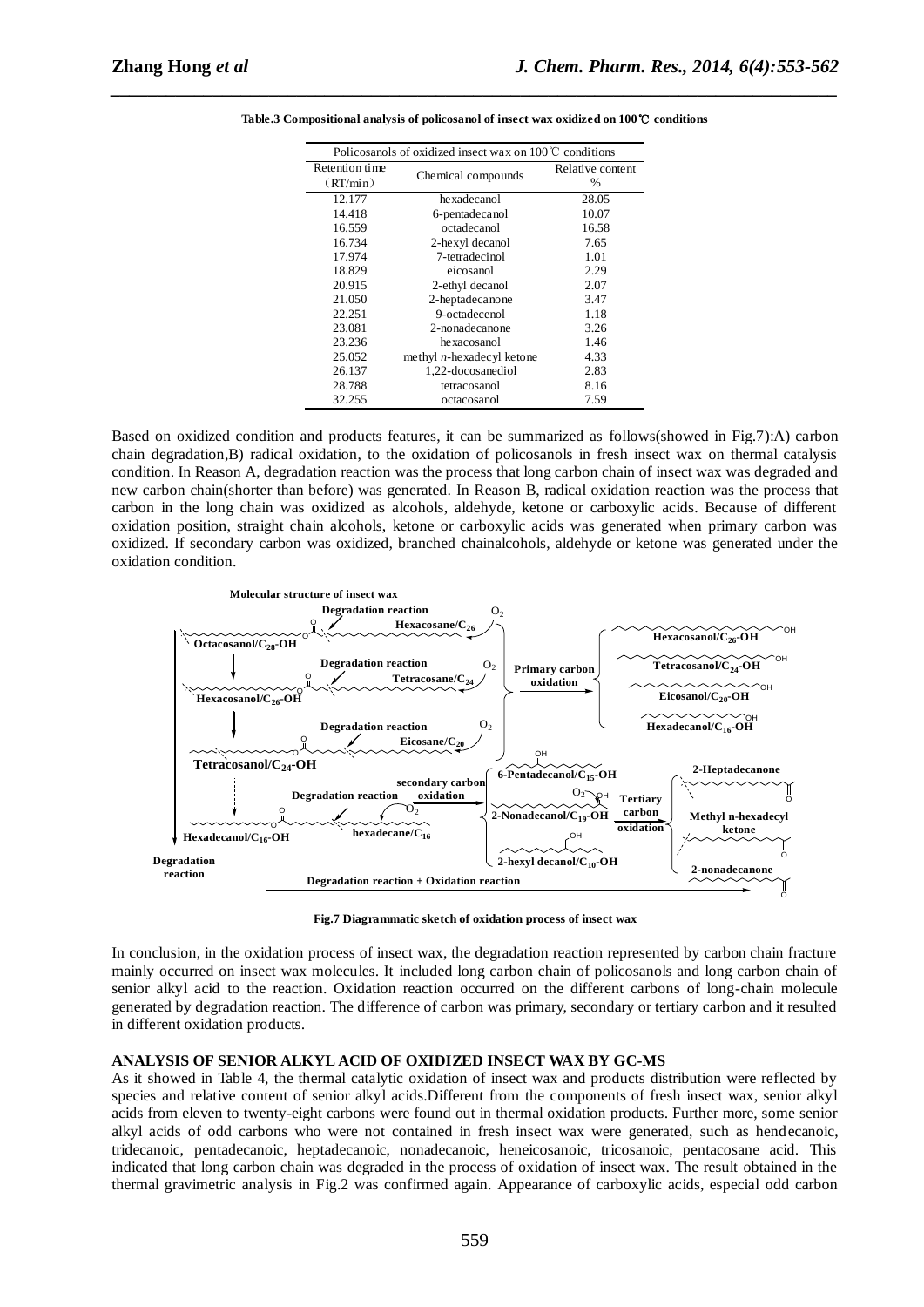monacid, further proved the conclusion obtained in the IR analysis in Fig.3.



*\_\_\_\_\_\_\_\_\_\_\_\_\_\_\_\_\_\_\_\_\_\_\_\_\_\_\_\_\_\_\_\_\_\_\_\_\_\_\_\_\_\_\_\_\_\_\_\_\_\_\_\_\_\_\_\_\_\_\_\_\_\_\_\_\_\_\_\_\_\_\_\_\_\_\_\_\_\_*

**Fig.8 TIC of senior alkyl acid of SiChuan insect wax oxidized on 100**℃ **conditions**

According Fig.8, the result was obtained as Table 4.

**Table.4 Compositional analysis of senior alkyl acid of insect wax oxidized on 100**℃ **conditions**

| Senior alkyl acid of oxidized insect wax on $100^{\circ}$ C conditions |                       |                          |  |  |
|------------------------------------------------------------------------|-----------------------|--------------------------|--|--|
| Retention time<br>(RT/min)                                             | Chemical compounds    | Relative content<br>$\%$ |  |  |
| 3.969                                                                  | hendecanoic acid      | 3.00                     |  |  |
| 5.279                                                                  | lauric acid           | 7.24                     |  |  |
| 6.825                                                                  | tridecanoic acid      | 5.33                     |  |  |
| 8.700                                                                  | myristic acid         | 10.22                    |  |  |
| 10.776                                                                 | pentadecanoic         | 6.65                     |  |  |
| 11.226                                                                 | dodecanoic acid       | 0.84                     |  |  |
| 12.907                                                                 | palmitic acid         | 9.80                     |  |  |
| 13.402                                                                 | brassylic acid        | 2.36                     |  |  |
| 15.098                                                                 | heptadecanoic acid    | 6.33                     |  |  |
| 15.583                                                                 | tetradecandioic acid  | 1.88                     |  |  |
| 17.249                                                                 | stearic acid          | 6.55                     |  |  |
| 19.375                                                                 | nonadecanoic acid     | 4.11                     |  |  |
| 19.870                                                                 | hexadecandioic acid   | 1.41                     |  |  |
| 21.441                                                                 | eicosanoids           | 3.54                     |  |  |
| 21.931                                                                 | heneicosanedioic acid | 1.08                     |  |  |
| 23.441                                                                 | heneicosanoic acid    | 1.86                     |  |  |
| 23.932                                                                 | octadecandioic acid   | 0.78                     |  |  |
| 25.382                                                                 | behenic acid          | 3.08                     |  |  |
| 25.862                                                                 | eicosandioic acid     | 0.55                     |  |  |
| 27.253                                                                 | tricosanoic           | 0.99                     |  |  |
| 27.733                                                                 | docosandioic acid     | 0.37                     |  |  |
| 29.079                                                                 | lignoceric acid       | 7.93                     |  |  |
| 29.544                                                                 | triacontanedioic acid | 0.27                     |  |  |
| 30.819                                                                 | pentacosane acid      | 0.61                     |  |  |
| 32.525                                                                 | hexacosanoic acid     | 10.52                    |  |  |
| 35.886                                                                 | heptacosanoic acid    | 0.16                     |  |  |
| 36.327                                                                 | octacosane acid       | 2.54                     |  |  |

However, appearance of many dicarboxylic acids caused supposition to the pattern of broken bond in the oxidation process of insect wax. Overall, the number of carbons of monacids in the oxidatives was highly consecutive, from eleven to twenty-eight carbons. Secondly, types and relative content of dicarboxylic acids was lower than monacids. Based on the two points mentioned above, the critical factor to determine generation of dicarboxylic acids was the content of monacids in the oxidation products. Similar to the result in Fig.6, oxidation reaction of free components was primary in the sample of insect wax. Therefore, as it showed in Fig.9, dicarboxylic acids were generated when the requirement was satisfied as monacids were accumulated continually in the oxidation process of insect wax.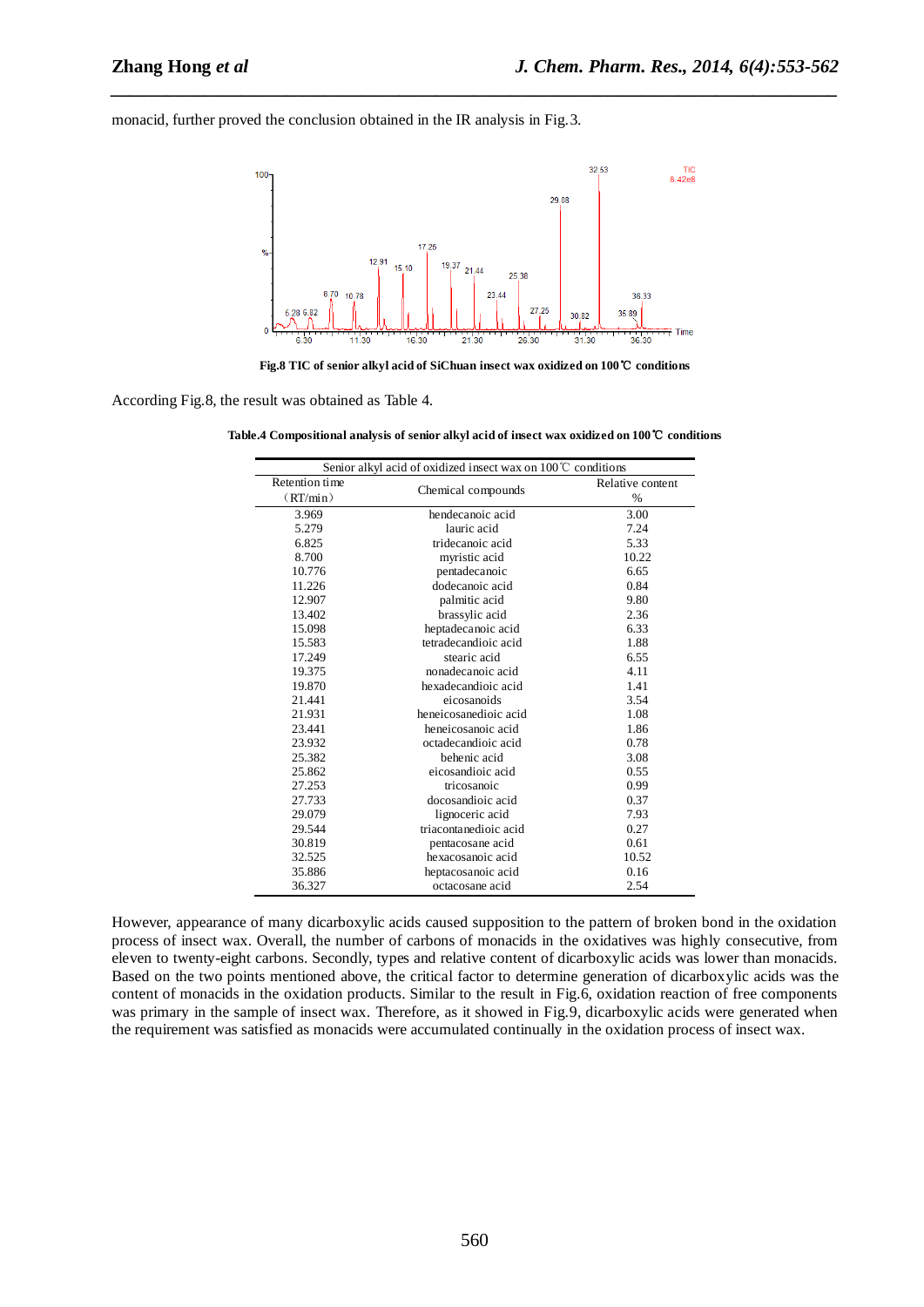

**Fig.9 Diagrammatic sketch of oxidation process of insect wax**

#### **CONCLUSION**

1) Oxidation of insect wax on UV-light or heating catalytic conditions were simulated in this paper. The results demonstrated the effects and the ways of UV-light and heating on accelerating the oxidation of insect wax during its storage and application. Light and heating could accelerate the oxidation of insect wax, but the thermal oxidation was relatively slow when the temperature was less than 75℃. The content of free fatty acids increased and the content of unsaturated double bonds cut down after 45 days, but the changes were slight. The effect of UV-light(300 nm) irradiation was approximately equivalent to that of the thermal catalysis(50℃). The insect wax was oxidized even more severe under the 100℃ condition.

2) Through TG analysis, the results showed that the long carbon chains of senior alkyl acid and policosanol shortened during the degradation process.Lower melting point and small molecular components were obtained in the process. Meanwhile, the types of oxidatives were verified to be alkyl carboxylic acids by IR.

3) The composition of senior alkyl acid and policosanol in fresh insect wax were analysed by GC-MS, the results showed that the main policosanols of insect wax were octacosanol, hexacosanol, tetracosanol, octadecanol, hexadecanol, and the total contents of them reached to 96.15%. The contents of octadecanol and hexadecanol were more than 50%, their carbon number were all less than twenty. The main senior alkyl acid of insect wax were octacosanic acid, hexacosanoic acid, tetracosanoic acid, docosanoic acid, octadecanoic acid, hexadecanoic acid and tetradecanoic acid, the total contents of senior alkyl acids that carbon number greater than twenty-four was 56.94% more than 50%.

4)The results of GC-MS analysis showed that the whole oxidation process of insect wax contains two aspects, degradation and oxidation process. The long carbon chains of senior alkyl acid and policosanol shortened during the degradation process, characterized by lower melting peak value, the increasing of lowmelting point components,altiudinal succession of carbon number of senior alkyl acid and balanced distribution of relative content.During the oxidative degradation, the free alkane, policosanol, senior alkyl acid continued to oxidize. It was characterized by the increase of acid value and saponification value, with the enhancement and split of characteristic absorption peak of carbonyl in IR spectrum of the oxidatives.

#### **Acknowledgments**

This study was financially supported by the Special Fund Project for the Scientific Research of State Forest Public Welfare Industry, SFA, China (201204602). We express our sincere gratitude to everyone who advocated this research.

#### **REFERENCES**

[1] X. M. Chen and Y. Feng, *Science Press*,Beijing,pp. 29–30,**2009**.

[2] L. Y. Ma, Y. Q. Wang, Z. Q. Zhang, *et al*. *Chemistry and Industry of Forest Products*, vol. 27, pp. 29–32, **2007**. [3] P. Yang, J. Y. Zhu, Z. J. Gong, *et al*. *African Journal of Microbiology Research*, vol.5, no.10, pp. 1246–1248, **2011**.